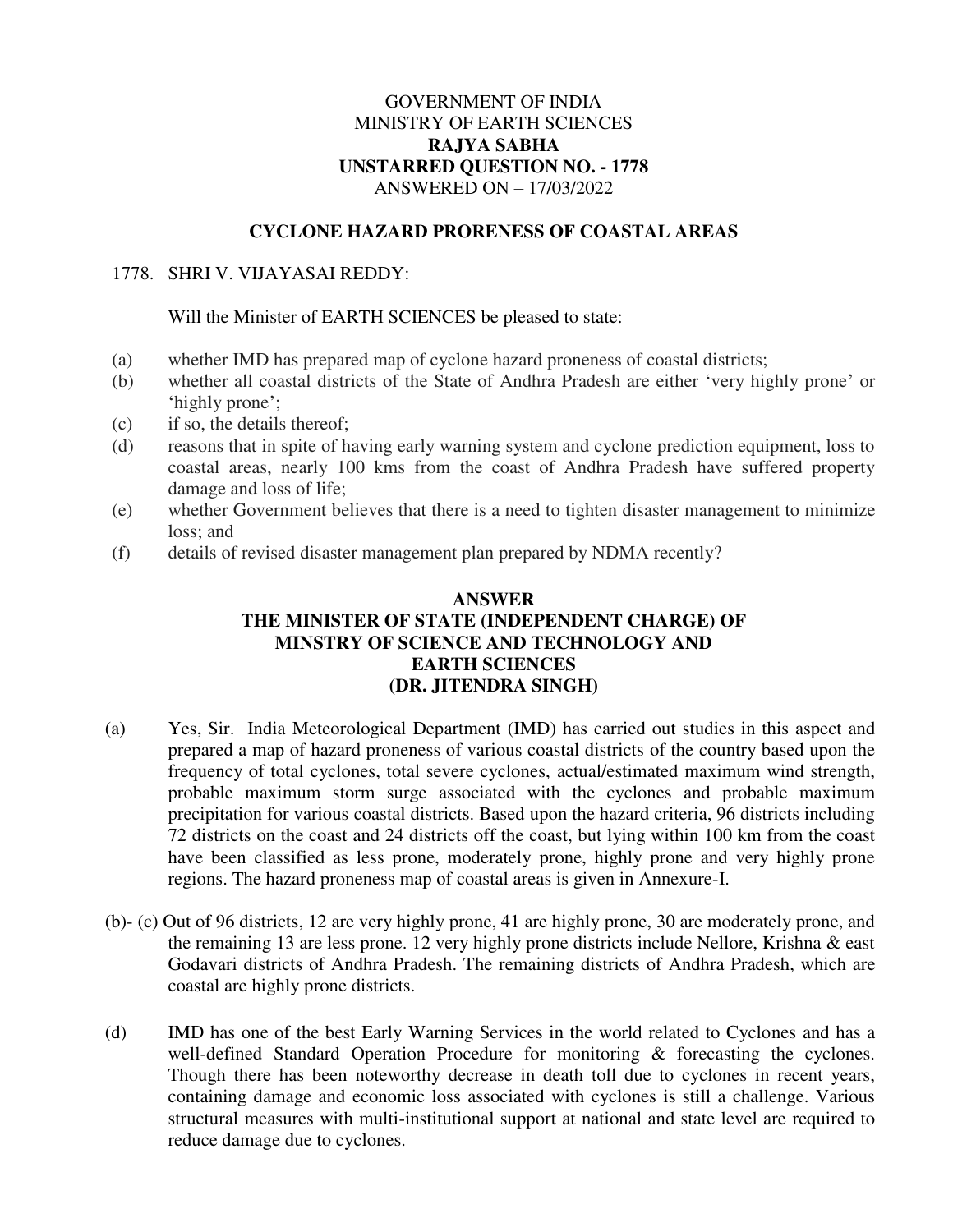The best practices followed by IMD related to cyclone warning services follow:

# **Early Warning System**

India Meteorological Department (IMD) has demonstrated its capability to provide early warning for Cyclones with high precision. As a result, the vulnerable population gets evacuated from the damage prone areas in a timely manner to safe shelters thereby reducing the human death toll to a bare minimum, in the recent years. It is noteworthy that death due to cyclones has been reduced to less than 100 in recent years.

IMD has continuously expanded its infrastructure for meteorological observations, data exchange, monitoring & analysis, forecasting and warning services using contemporary technology. IMD uses a suite of quality observations from Satellites, Radars and conventional & automatic weather stations for monitoring of cyclones developing over the Bay of Bengal and Arabian Sea. It includes INSAT 3D, 3DR and SCATSAT satellites, Doppler Weather Radars (DWRs) along the coast and coastal automated weather stations (AWS), high wind speed recorders, automatic rain gauges (ARGs), meteorological buoys and ships.

IMD has one of the best forecasting systems for predicting tropical cyclones using high resolution advanced mathematical models (including global, regional and cyclone specific models) for predicting tropical cyclones crossing both west and east coast of India and associated adverse weather over India. MoES has adapted global models from USA and UK under the bilateral cooperation for forecasting of cyclones. Global Forecasting System (GFS) with a resolution of 12 km and Global Ensemble Forecasting System (GEFS) with a resolution of 12 km have been adapted from NCEP, NOAA, USA and are being used operationally to provide forecast upto 7 days. Similarly, the Unified Model (UM) and unified Model Ensemble Prediction System (UMEPS) both with resolution of 12 km have been adapted from UKMO, UK to provide forecast upto 7 days.

IMD has a very effective Decision Support System for analyzing various observations at a single platform and predicting track and intensity of cyclones as well as the adverse weather like heavy rain and wind. IMD also utilizes storm surge and coastal inundation models and wave models output from Indian National Centre for Ocean Information Services (INCOIS), Hyderabad) for issuing storm surge warning.

The Cyclone Warning Division (CWD) at India Meteorological Department (IMD), New Delhi acts as a Regional Specialised Meteorological Centre for monitoring, predicting and issuing warning services on tropical cyclones developing over north Indian Ocean. It also carries out research on track, intensity, landfall and adverse weather associated with cyclones like heavy rainfall, gale wind and storm surge monitoring and prediction.

IMD has three Area Cyclone Warning Centres at Chennai, Kolkata & Mumbai and four Cyclone Warning Centres at Ahmedabad, Bhubaneswar, Thiruvananthapuram and Visakhapatnam for carrying out operational warning activities at state level and to carry out related research & development activities. There is a Cyclone Warning Research Centre at IMD Chennai to carry out the research on tropical cyclones. There is also a Climate Research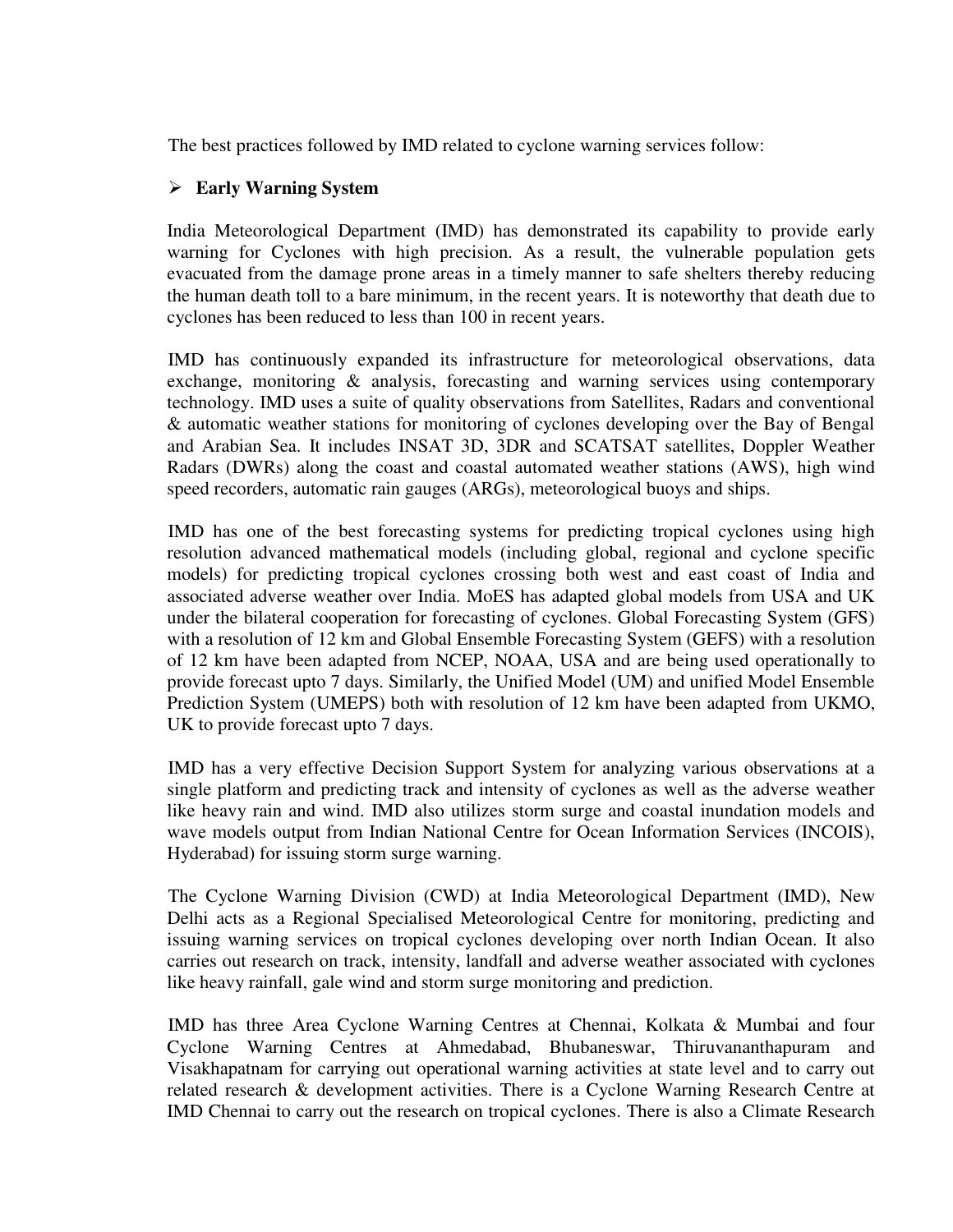& Services Division at IMD Pune to carry out the research on meteorological and atmospheric sciences including tropical cyclones.

(e)-(f) To support the Disaster Management Authorities, there are continuous efforts towards vulnerability assessment and resilience building related to cyclones.Towards this, the Government of India (GoI) has initiated the National Cyclone Risk Mitigation Project (NCRMP) with a view to address cyclone risks in the country. The overall objective of the Project is to undertake suitable structural and non-structural measures to mitigate the effects of cyclones in the coastal states and UTs of India. National Disaster Management Authority (NDMA) under the aegis of Ministry of Home Affairs (MHA) will implement the Project in coordination with participating State Governments and the National Institute for Disaster Management (NIDM). The Project has identified 13 cyclone prone States and Union Territories (UTs), with varying levels of vulnerability.

The main objective of the NCRMP is to reduce vulnerability of coastal communities to cyclone and other hydro meteorological hazards through

- $\triangleright$  Improved early warning dissemination systems
- Enhanced capacity of local communities to respond to disasters
- $\triangleright$  Improved access to emergency shelter, evacuation, and protection against wind storms, flooding and storm surge in high areas
- Strengthening Disaster Risk Management (DRM) capacity at central, state and local levels in order to enable mainstreaming of risk mitigation measures into the overall development agenda.

Also, under this programme, there are efforts to provide a more precise quantitative assessment of the likely impacts of cyclones over the coastal belt, via a Web-based decision support system called Web – DCRA (Dynamic composite Risk Atlas). This has been developed jointly by India Meteorological Department / MoES and National Disaster Management Authority (NDMA), MHA under the National Cyclone Risk Mitigation Project (NCRMP) for cyclone prone coastal states. The purpose of this tool is mainly for static preevent planning and dynamic response (responding to a real-time cyclone) for cyclone prone States/UTs.

As a part of this project it is also envisaged to develop an App (the web-DCRA App) specifically meant for communicating with the users (Disaster managers and all other Stake holders including General public) to access the Cyclone warning related updates during the event while on move as well as to provide pertinent information related to mitigation activities. Apart from NCRMP, the GoI has also set up various committees to develop processes & procedures for Hazard resilience development.